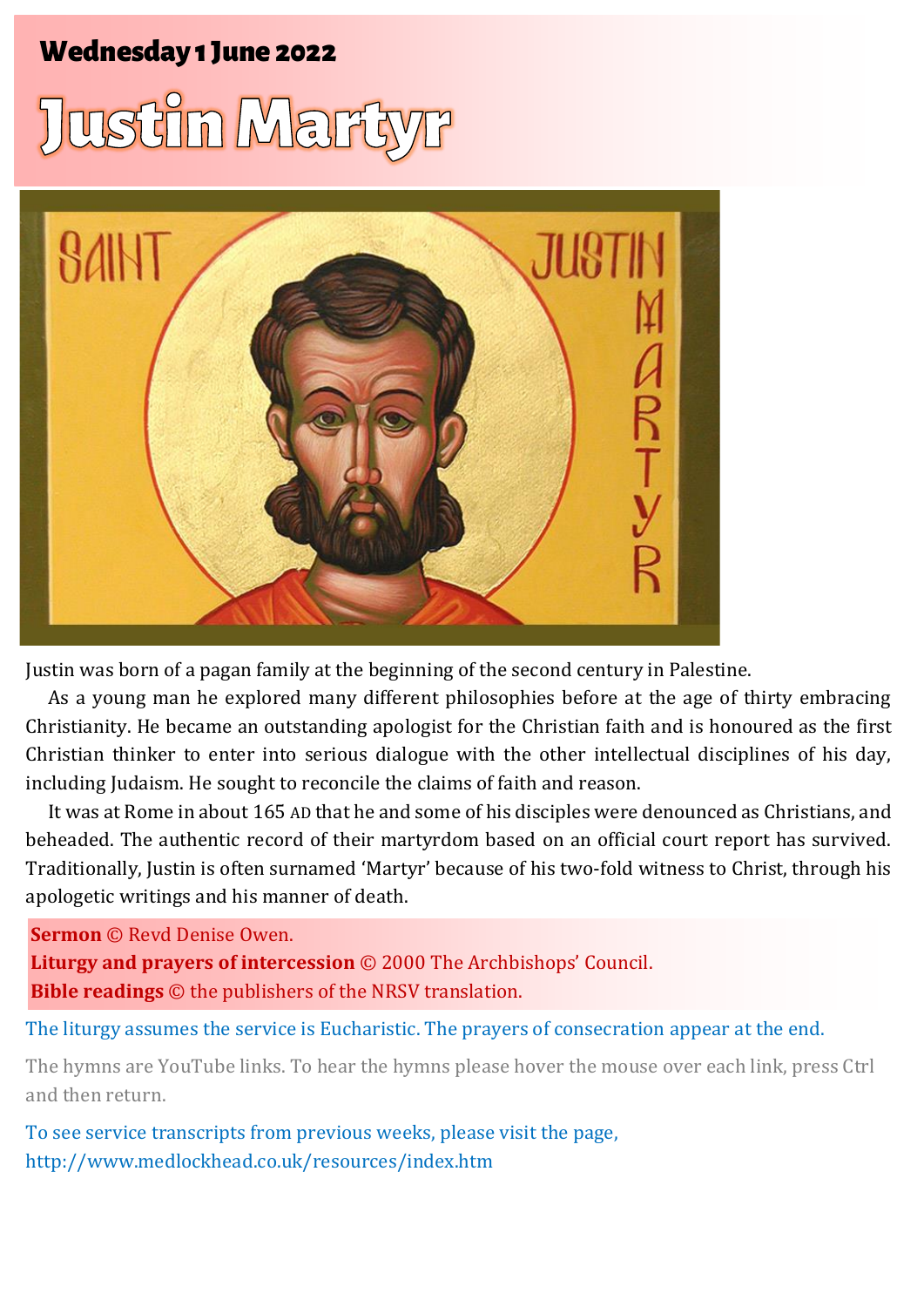#### **Introduction and welcome**

| HYMN 1 Will you come and follow me | (click on this link to hear the hymn) |
|------------------------------------|---------------------------------------|
| Will you come and follow me        | (different version)                   |

#### **The Welcome**

In the name of the Father, and of the Son, and of the Holy Spirit

All **Amen.**

The Lord be with you

All **And also with you.**

#### **The Preparation**

All **Almighty God,**

**to whom all hearts are open, all desires known, and from whom no secrets are hidden: cleanse the thoughts of our hearts by the inspiration of your Holy Spirit, that we may perfectly love you, and worthily magnify your holy name; through Christ our Lord. Amen.**

Our Lord Jesus Christ said: The first commandment is this: 'Hear, O Israel, the Lord our God is the only Lord. You shall love the Lord your God with all your heart, with all your soul, with all your mind, and with all your strength.'

And the second is this: 'Love your neighbour as yourself.' There is no other commandment greater than these. On these two commandments hang all the law and the prophets.

#### All **Amen. Lord, have mercy.**

The saints were faithful unto death and now dwell in the heavenly kingdom for ever. As we celebrate their joy, let us bring to the Lord our sins and weaknesses, and ask for his mercy.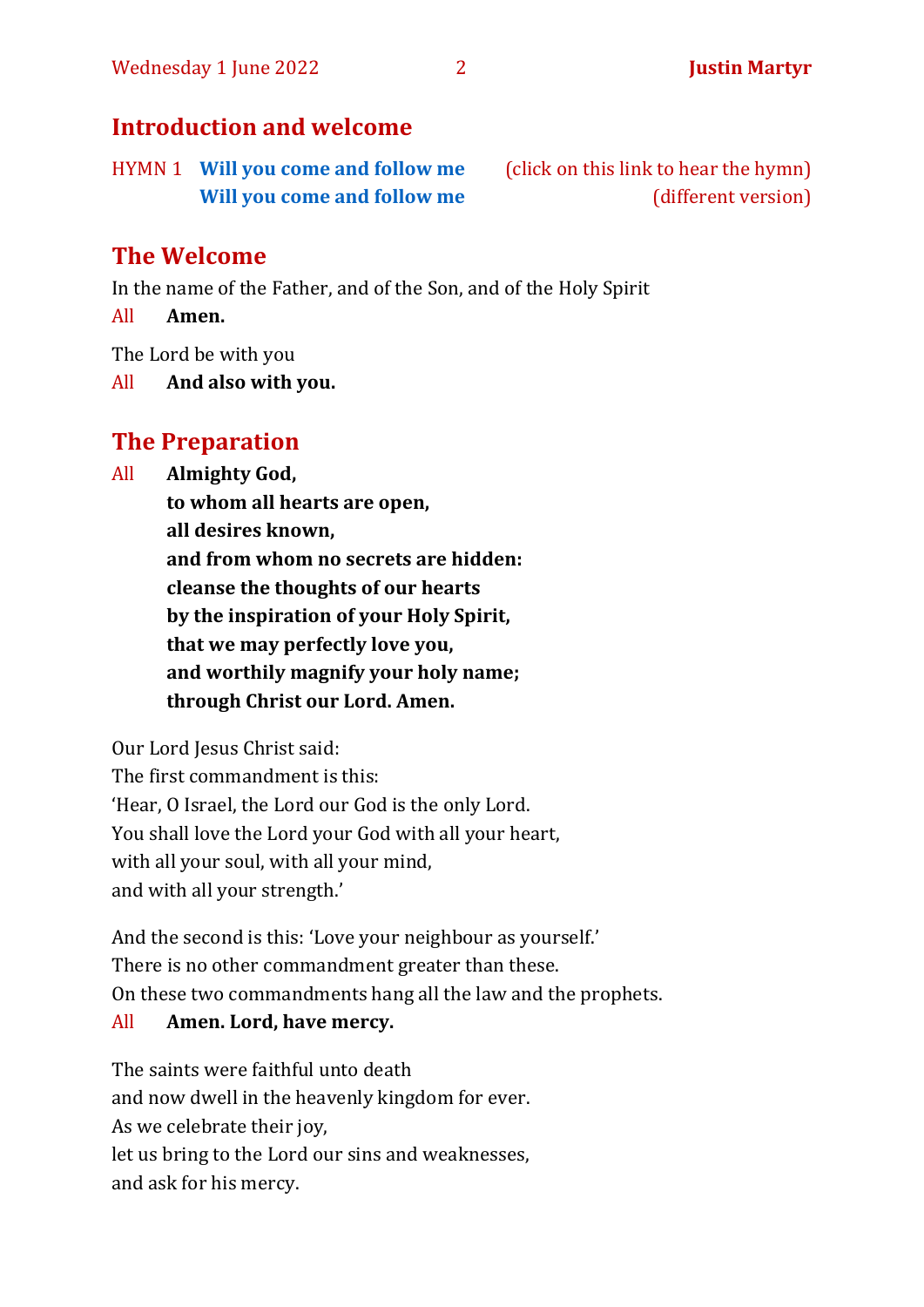All **Almighty God, our heavenly Father, we have sinned against you and against our neighbour in thought and word and deed, through negligence, through weakness, through our own deliberate fault. We are truly sorry and repent of all our sins. For the sake of your Son Jesus Christ, who died for us, forgive us all that is past and grant that we may serve you in newness of life to the glory of your name. Amen.**

Almighty God,

who forgives all who truly repent, have mercy upon you, pardon and deliver you from all your sins, confirm and strengthen you in all goodness, and keep you in life eternal; through Jesus Christ our Lord. All **Amen.**

### **The Gloria**

This Gloria is sung to the tune of 'Cwm Rhondda'. Click **[here](https://www.youtube.com/watch?v=l71MLQ22dIk)** for the tune.

All **Glory be to God in Heaven, Songs of joy and peace we bring, Thankful hearts and voices raising, To creation's Lord we sing. Lord we thank you, Lord we praise you, Glory be to God our King: Glory be to God our King. Lamb of God, who on our shoulders, Bore the load of this world's sin; Only Son of God the Father, You have brought us peace within. Lord, have mercy, Christ have mercy, Now your glorious reign begin: Now your glorious reign begin.**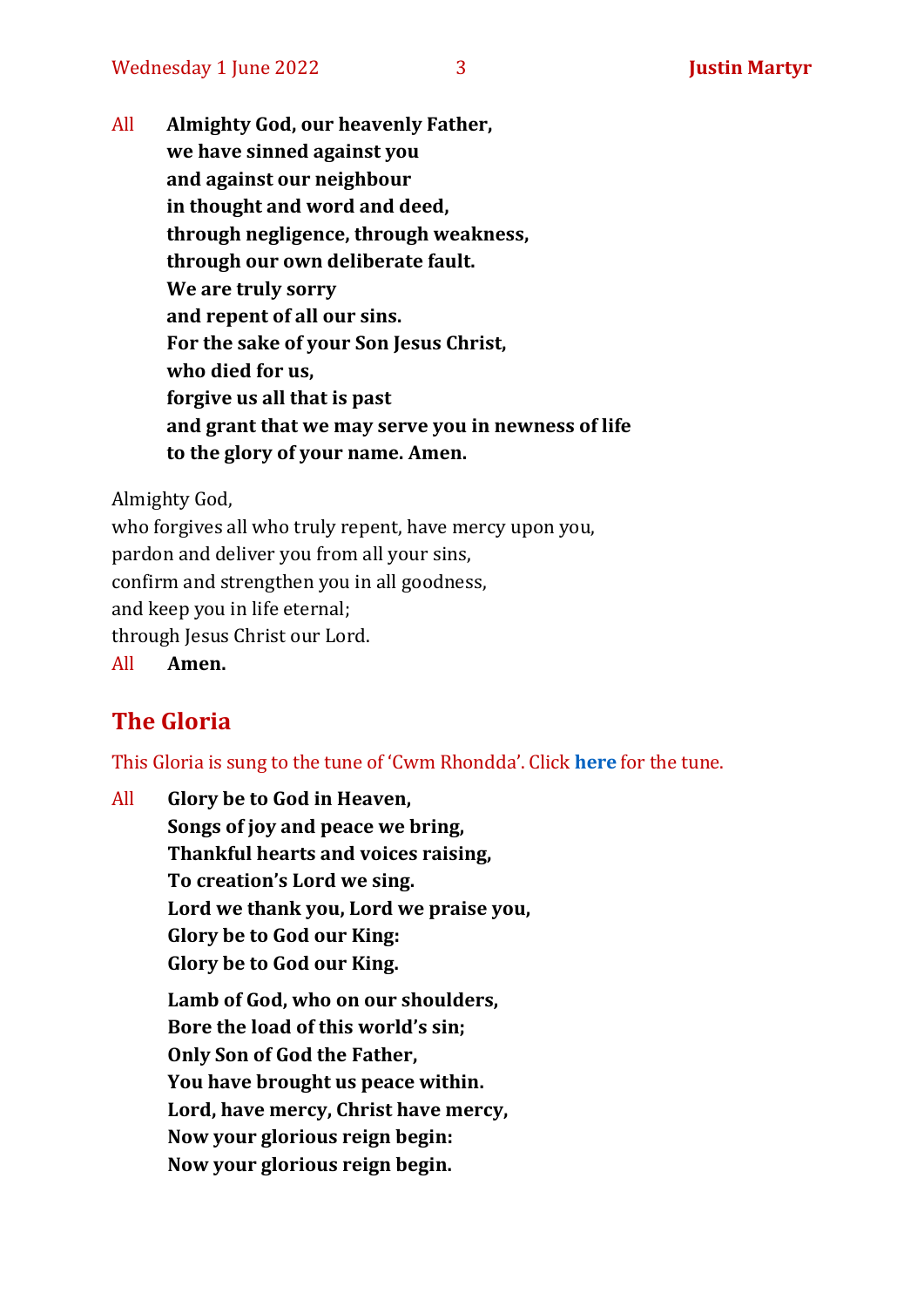**You O Son of God are Holy, You we praise with one accord. None in heav'n or earth is like you, Only you are Christ the Lord. With the Father and the Spirit, Ever worshipped and adored: Ever worshipped and adored.**

#### **The Collect for Justin Martyr**

God our Redeemer, who through the folly of the cross taught your martyr Justin the surpassing knowledge of Jesus Christ: remove from us every kind of error that we, like him, may be firmly grounded in the faith, and make your name known to all peoples; through Jesus Christ your Son our Lord, who is alive and reigns with you, in the unity of the Holy Spirit, one God, now and for ever. All **Amen.**

#### **First reading**

A reading from the First Book of the Maccabees

The officers of King Antiochus Epiphanes, who were enforcing apostasy, came to the town of Modein to make the Israelites offer sacrifice. Many from Israel came to them; and Mattathias and his sons were assembled. Then the king's officers spoke to Mattathias as follows: 'You are a leader, honoured and great in this town, and supported by sons and brothers. Now be the first to come and do what the king commands, as all the Gentiles and the people of Judah and those that are left in Jerusalem have done. Then you and your sons will be numbered among the Friends of the king, and you and your sons will be honoured with silver and gold and many gifts.'

But Mattathias answered and said in a loud voice: 'Even if all the nations that live under the rule of the king obey him, and have chosen to obey his commandments, everyone of them abandoning the religion of their ancestors, I and my sons and my brothers will continue to live by the covenant of our ancestors. Far be it from us to desert the law and the ordinances. We will not obey the king's words by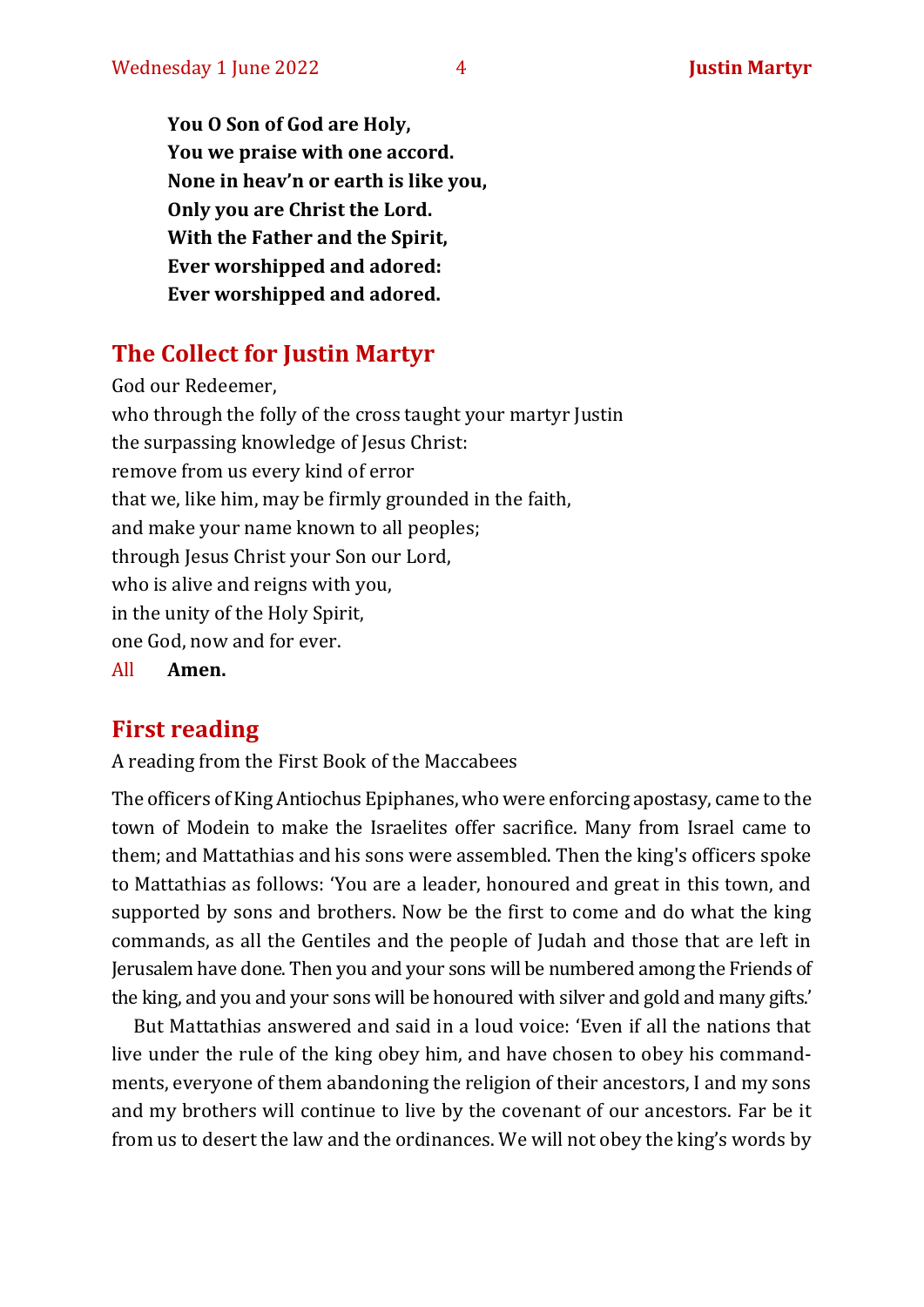turning aside from our religion to the right hand or to the left.' *1 Maccabees 2:15–22*

This is the Word of the Lord

All **Thanks be to God.**

#### **Second reading**

A reading from St Paul's First Letter to the Corinthians

The message about the cross is foolishness to those who are perishing, but to us who are being saved it is the power of God. For it is written, 'I will destroy the wisdom of the wise, and the discernment of the discerning I will thwart.' Where is the one who is wise? Where is the scribe? Where is the debater of this age? Has not God made foolish the wisdom of the world? For since, in the wisdom of God, the world did not know God through wisdom, God decided, through the foolishness of our proclamation, to save those who believe. For Jews demand signs and Greeks desire wisdom, but we proclaim Christ crucified, a stumbling block to Jews and foolishness to Gentiles, but to those who are the called, both Jews and Greeks, Christ the power of God and the wisdom of God. For God's foolishness is wiser than human wisdom, and God's weakness is stronger than human strength. *1 Corinthians 1:18–25*

This is the Word of the Lord All **Thanks be to God.**

HYMN 2 **[I have decided to follow Jesus](https://www.youtube.com/watch?v=yBcr7GUJvxI)** (Please click to hear the link) **[I have decided to follow Jesus](https://www.youtube.com/watch?v=Zb0AQgDtWVQ)** (different version) **[I have decided to follow Jesus](https://www.youtube.com/watch?v=2TJioSia_TQ)** (instrumental version)

### **Gospel reading**

Hear the Gospel of our Lord Jesus Christ according to John

#### All **Glory to you O Lord.**

Jesus said to his disciples, 'If the world hates you, be aware that it hated me before it hated you. If you belonged to the world, the world would love you as its own. Because you do not belong to the world, but I have chosen you out of the world therefore the world hates you. Remember the word that I said to you, "Servants are not greater than their master." If they persecuted me, they will persecute you; if they kept my word, they will keep yours also. But they will do all these things to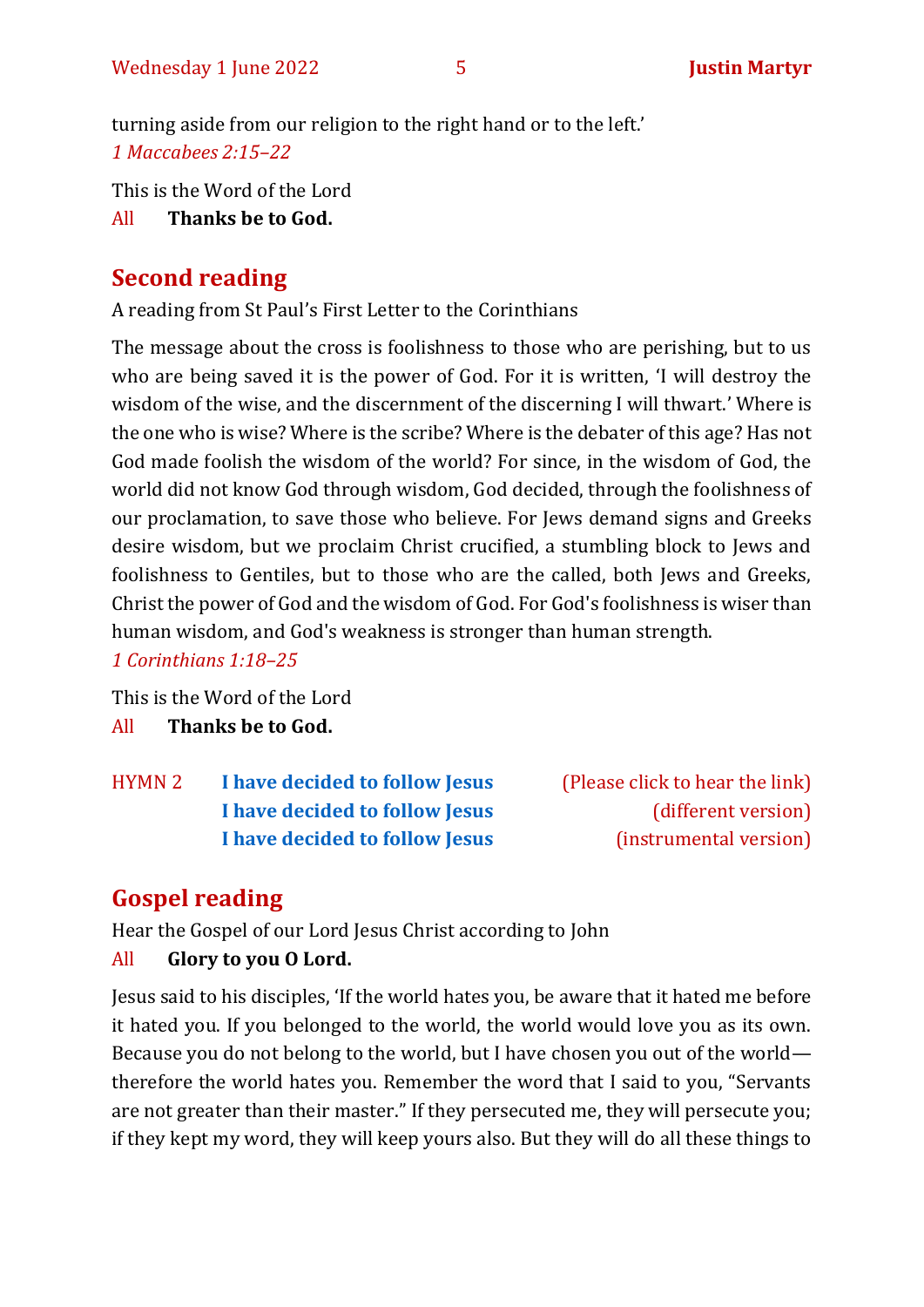you on account of my name, because they do not know him who sent me.' *John 15:18–21*

This is the Gospel of the Lord

#### All **Praise to you O Christ.**

#### **Sermon**

In the name of the Father and of the Son and of the Holy Spirit. Amen

In 'First Apology', one of Justin Martyr's early writings, he acknowledges that Christians are atheists. Quite a startling admission perhaps, but true in the context of the time. Christians were viewed as atheists. For example, most Christians would not take part in the sacrifices made to the Roman gods; ceremonies which were a large part of public life. These ceremonies would have been very public, in fact all of daily life was lived out in public, so non-attendance at these events would have been noticed and questioned. Rejection of these rites and sacrifices was akin to defiance of the secular authorities and therefore dangerous. Hence, Christians were sometimes called atheists because they were openly rejecting the 'state' religion.

Christians were also seen as strange for the reason St Paul articulates in today's Epistle *the message of the cross is foolishness* … etc. Today we may think that the message of the cross is foolishness because we believe Christ rose from the dead, but at the time, this wouldn't have seemed so outlandish. It was the fact that the Son of God died on the cross which was completely unacceptable to those who considered themselves 'wise' at the time, i.e. the philosophers and many others in society. The cross was universally seen as the most humiliating death imaginable, and was frequently made deliberately more humiliating. Crucifixion was reserved for the lowest of the low, rebellious slaves and the like, so for Christians to believe that God Godself submitted to death on the cross was outrageous for most.

This is the context into which Justin was speaking, but he also knew how much Greeks and to a certain extent Romans loved philosophy and debate, and so used this to try to persuade them of the truth. This was not an easy task, as what Christianity taught was very much counter to the culture of the time: a crucified God; an honoured place for women in the Church; treat slaves with respect; care for the poor and sick; share wealth; be ready to forgive, and many other core teachings. In fact, it's testimony to how much the influence of Christianity has permeated western society that today (apart from faith in God!) these things are now accepted as obviously just and right.

I wonder what Justin Martyr would have made of that? Mixed feelings, probably. Yes, society in the west has become more 'Christian' in how it works and what it feels is important, but has become much less 'Christian' in active faith. For some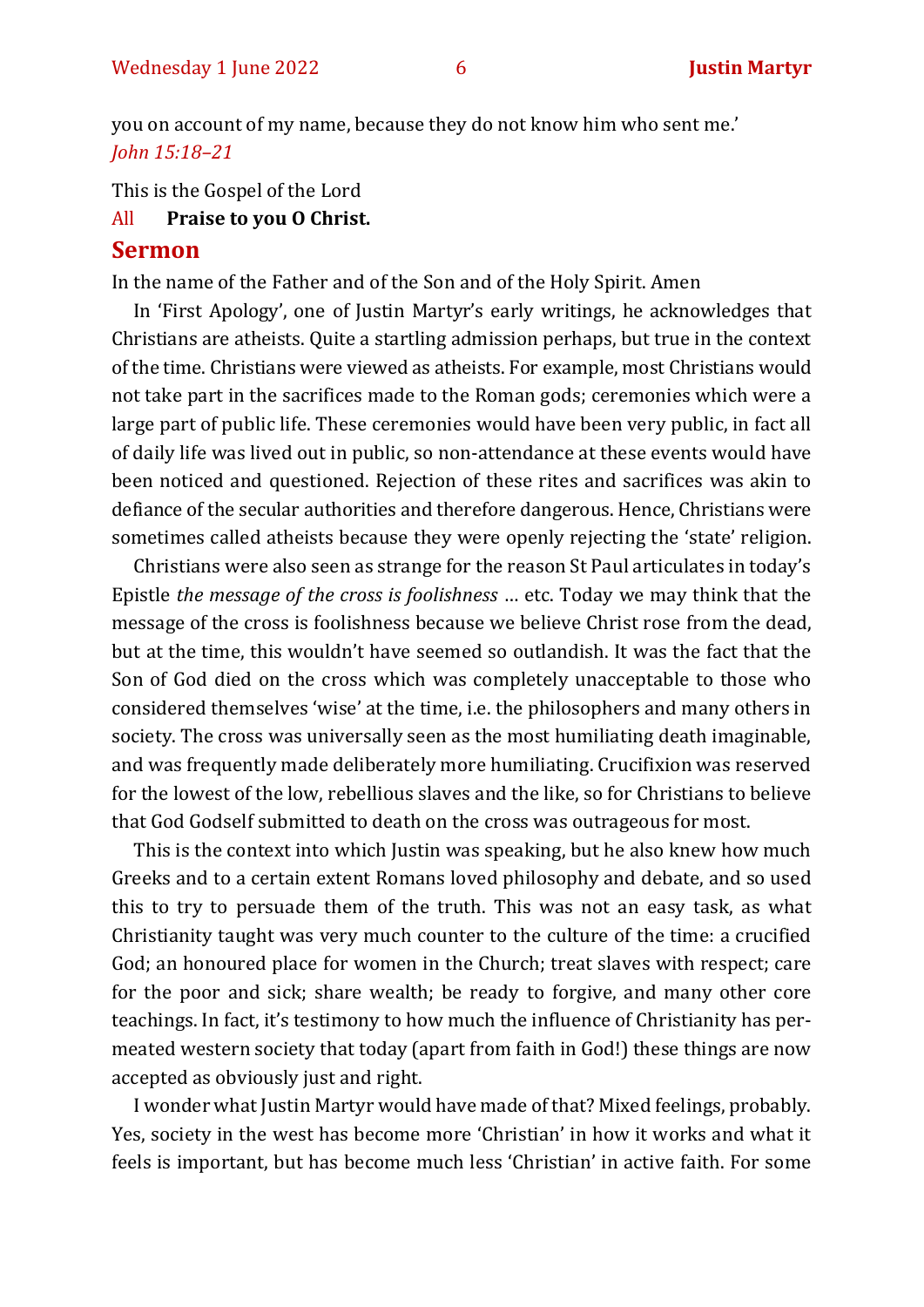today, being 'atheist' is as much a mark of honour and rationality as it was all those years ago for Justin, but with a very different meaning.

Perhaps today's celebration of Justin should prompt us to take back the faith. Perhaps we should take seriously the prayers we have been praying during Eastertide: *That we may live as those who believe in the triumph of the cross; That all people may receive the good news of his victory; That those born to new life in the waters of baptism may know the power of his resurrection.* These prayers reflect the confidence we as Christians should feel about our faith. No doubt, they reflect the confidence that Justin had in his Christian faith; a certainty, amidst the dangers of the time, that this was true and that the Truth was worth pursuing despite the peril.

As Christians we should be confident in asserting the benefits the faith has brought to the world, and the benefits it brings to individual people. I've named some of them above but there are many more, and we should be proud of what Christianity and Christians have achieved. We should take back the faith from those who denigrate the Church and only speak of Christianity in derogatory terms. They are wrong and should be challenged, as Justin Martyr did and gave his life. That isn't to say that we deny the many wrongs that have been done in the name of Christ, but we should equally say that those wrongs are acknowledged and repented, and then go on to correct the many ignorant and uninformed views people have of Christianity.

This is what Justin did, and what our sisters and brothers have done throughout the centuries since his martyrdom. It is an ongoing task, although thankfully for us in the west at least, it is far less dangerous. If as Christians we believe that Christ is the Way, the Truth and the Life and that following him is the best and most joyous way to live, then we should be confident in proclaiming the gospel and celebrating the Church and what the Church has done and continues to do to this day.

Amen

#### **The Creed**

Do you believe and trust in God the Father, the source of all being and life, the one for whom we exist?

#### All **We believe and trust in him.**

Do you believe and trust in God the Son, who took our human nature, died for us and rose again?

#### All **We believe and trust in him.**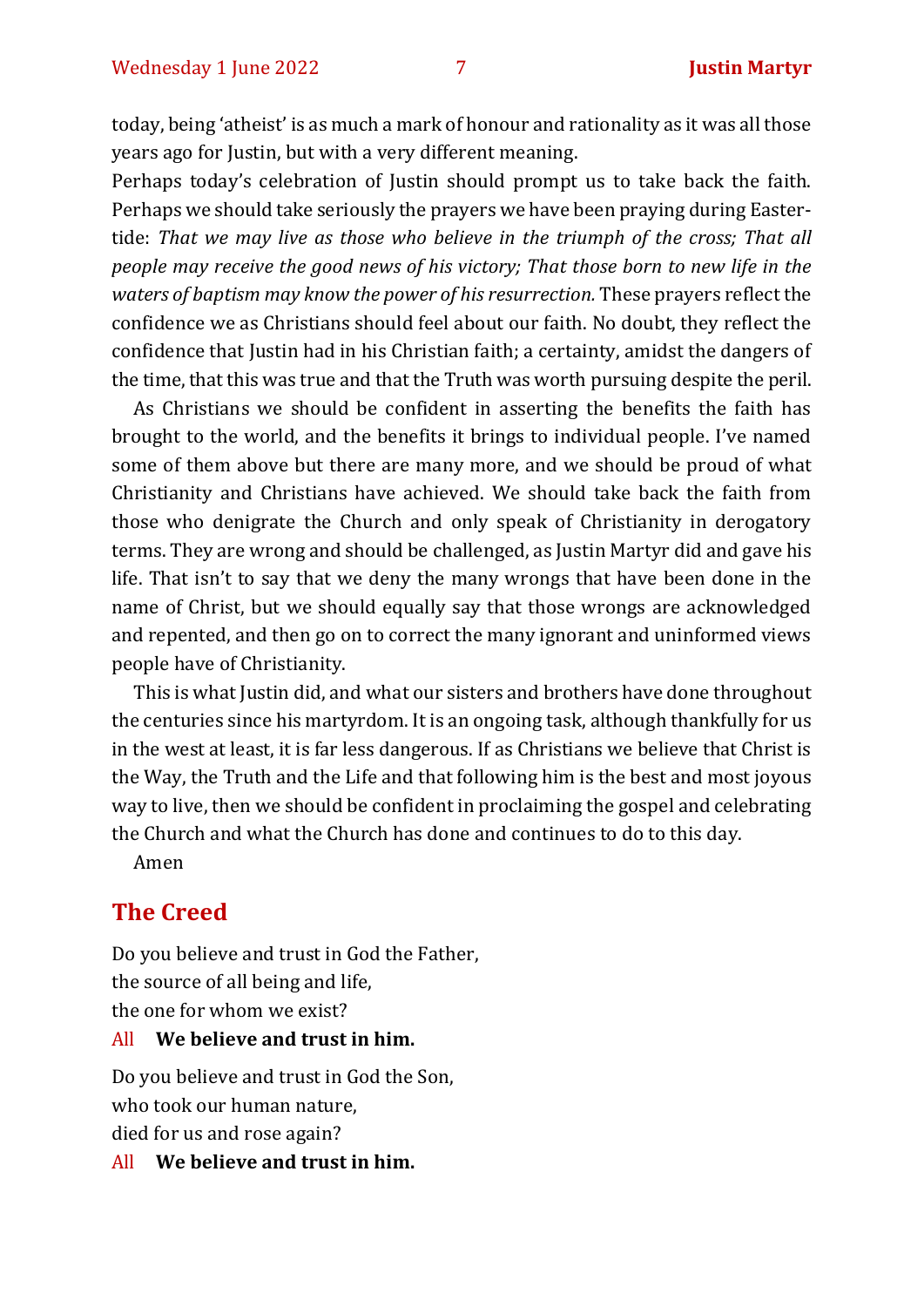Do you believe and trust in God the Holy Spirit, who gives life to the people of God and makes Christ known in the world?

#### All **We believe and trust in him.**

This is the faith of the Church.

All **This is our faith. We believe and trust in one God, Father, Son and Holy Spirit. Amen.**

#### **Prayers of intercession**

We pray for strength to follow Jesus. Saviour, we hear your call.

#### All **Help us to follow.**

Jesus said: 'Whoever wishes to be great among you must be your servant.' Saviour, we hear your call.

#### All **Help us to follow.**

Jesus said: 'Unless you change and become humble like little children, you can never enter the kingdom of heaven.' Saviour, we hear your call.

#### All **Help us to follow.**

Jesus said: 'Happy are the humble; they will receive what God has promised.' Saviour, we hear your call.

#### All **Help us to follow.**

Jesus said: 'Be merciful as your Father is merciful; love your enemies and do good to them.' Saviour, we hear your call.

#### All **Help us to follow.**

Jesus said: 'Love one another, as I love you; there is no greater love than this, to lay down your life for your friends.' Saviour, we hear your call.

#### All **Help us to follow.**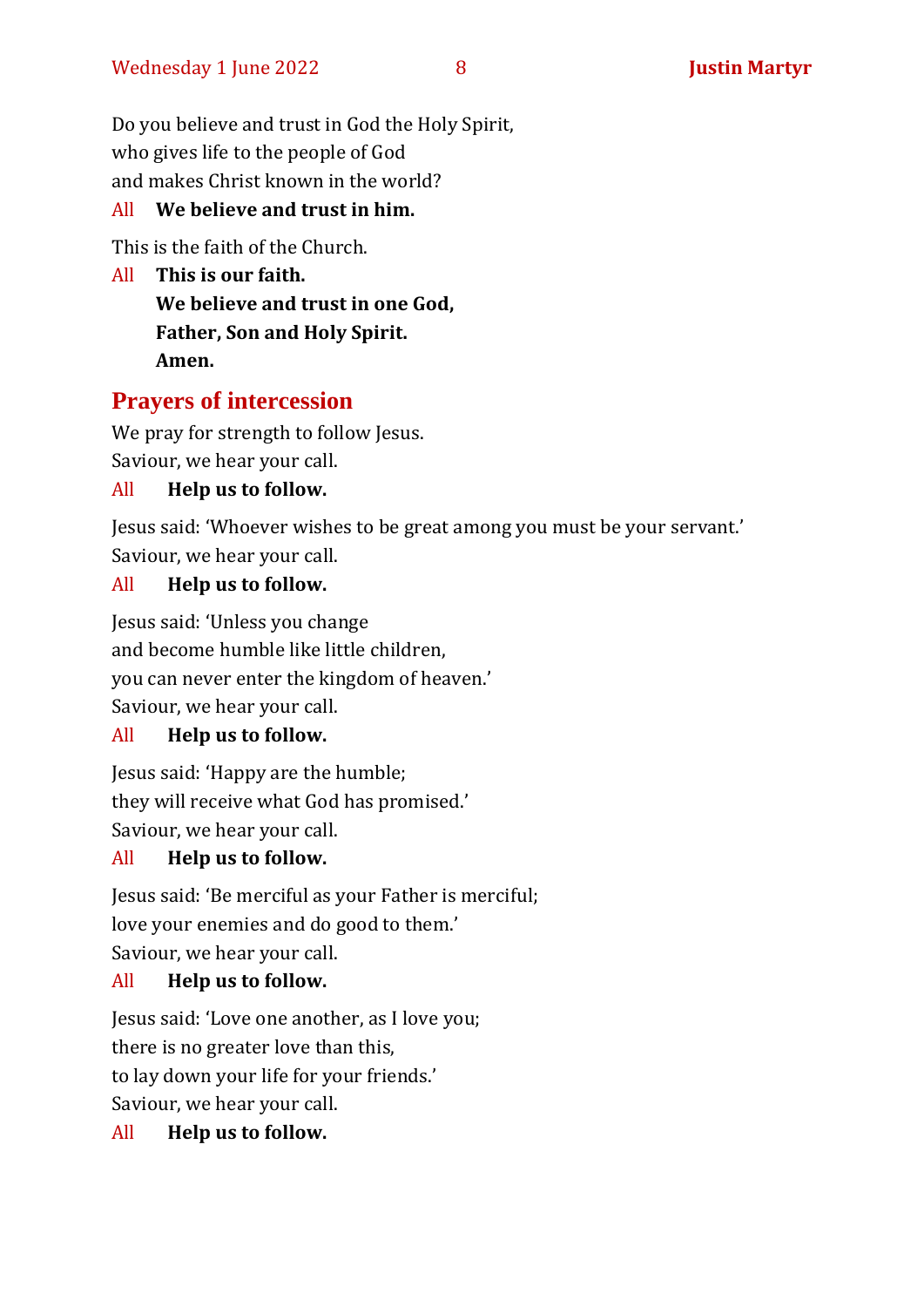Jesus said: 'Go to people everywhere and make them my disciples, and I will be with you always, to the end of time.' Saviour, we hear your call.

#### All **Help us to follow.**

Merciful Father,

All **accept these prayers for the sake of your Son, our Saviour Jesus Christ. Amen.**

#### **The peace**

Once we were far off,

but now in union with Christ Jesus we have been brought near through the shedding of Christ's blood,

for he is our peace.

The peace of the Lord be always with you,

All **And also with you.**

HYMN 3 **[Turn your eyes upon Jesus](https://youtu.be/zTZtKoAwf0U)** (click on this link to hear the hymn)

**[Turn your eyes upon Jesus](https://www.youtube.com/watch?v=2M958SHs1Qc)** (Celtic version)

The liturgy of the Communion Service appears below

# The Dismissal

God give you grace to follow his saints in faith and love and steadfastness; and the blessing of God the Almighty, Father, Son, and Holy Spirit, be with you now and remain with you always.

All **Amen.**

HYMN 4 **[There is a redeemer](https://www.youtube.com/watch?v=2M958SHs1Qc)** (please click on this link to hear the hymn)

Go in peace to love and serve the Lord.

All **In the name of Christ. Amen.**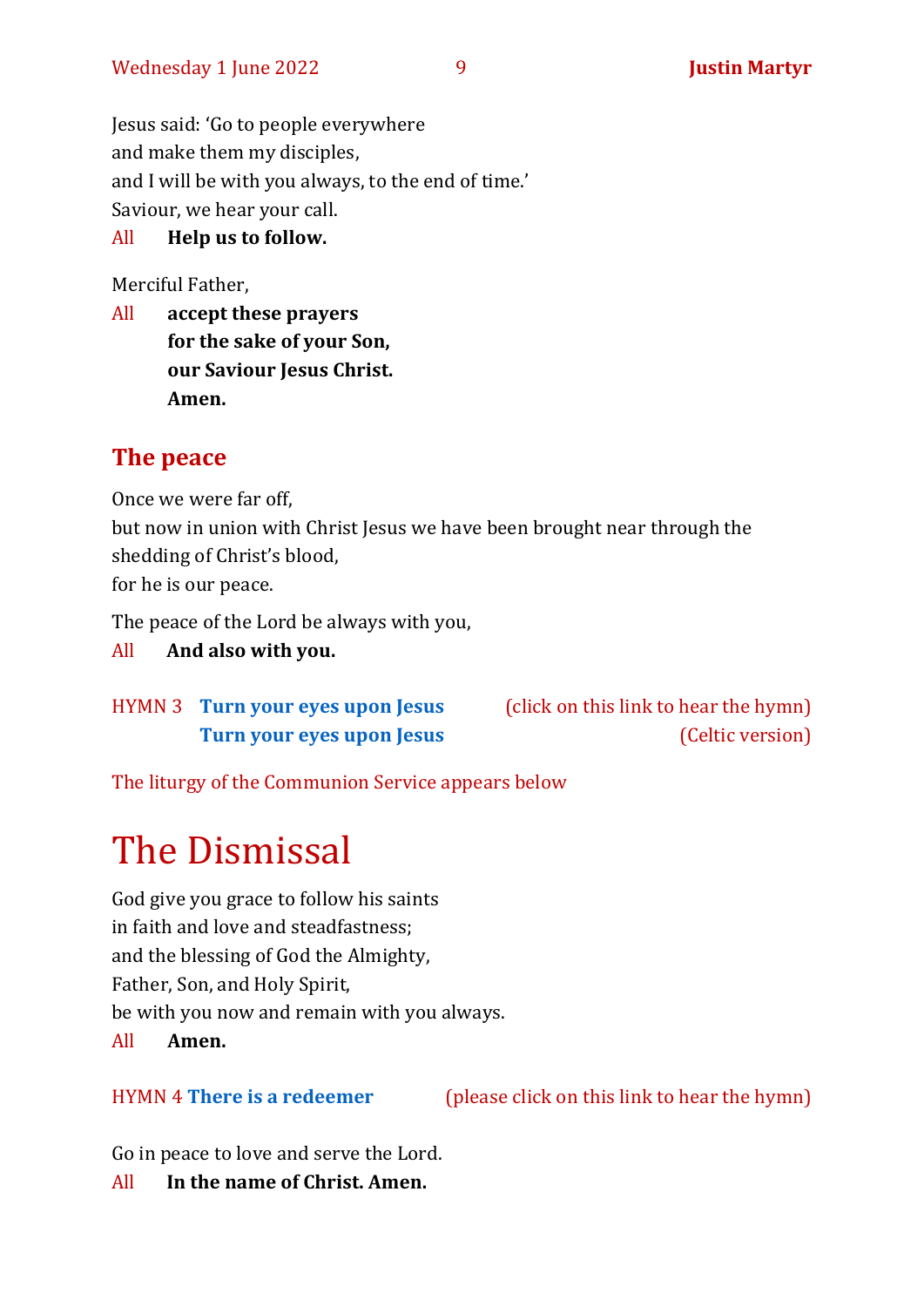## The Liturgy of the Sacrament

#### Eucharistic Prayer (prayer E)

The Lord be with you

#### All **and also with you.**

Lift up your hearts.

#### All **We lift them to the Lord.**

Let us give thanks to the Lord our God.

#### All **It is right to give thanks and praise.**

It is indeed right and good, our duty and our salvation, always and everywhere to give you thanks, holy Father, almighty and eternal God. For following the example of your Son, our Saviour Jesus Christ, your holy martyr Justin shed his blood for the glory of your name. His death reveals your power made perfect in our human frailty. You choose the weak and make them strong in bearing witness to you through Jesus Christ our Lord. With joyful hearts we echo on earth the song of the angels in heaven as they praise your glory without end:

All **Holy, holy, holy Lord, God of power and might, heaven and earth are full of your glory. Hosanna in the highest. Blessed is he who comes in the name of the Lord. Hosanna in the highest.**

We praise and bless you, loving Father, through Jesus Christ, our Lord; and as we obey his command, send your Holy Spirit, that broken bread and wine outpoured may be for us the body and blood of your dear Son.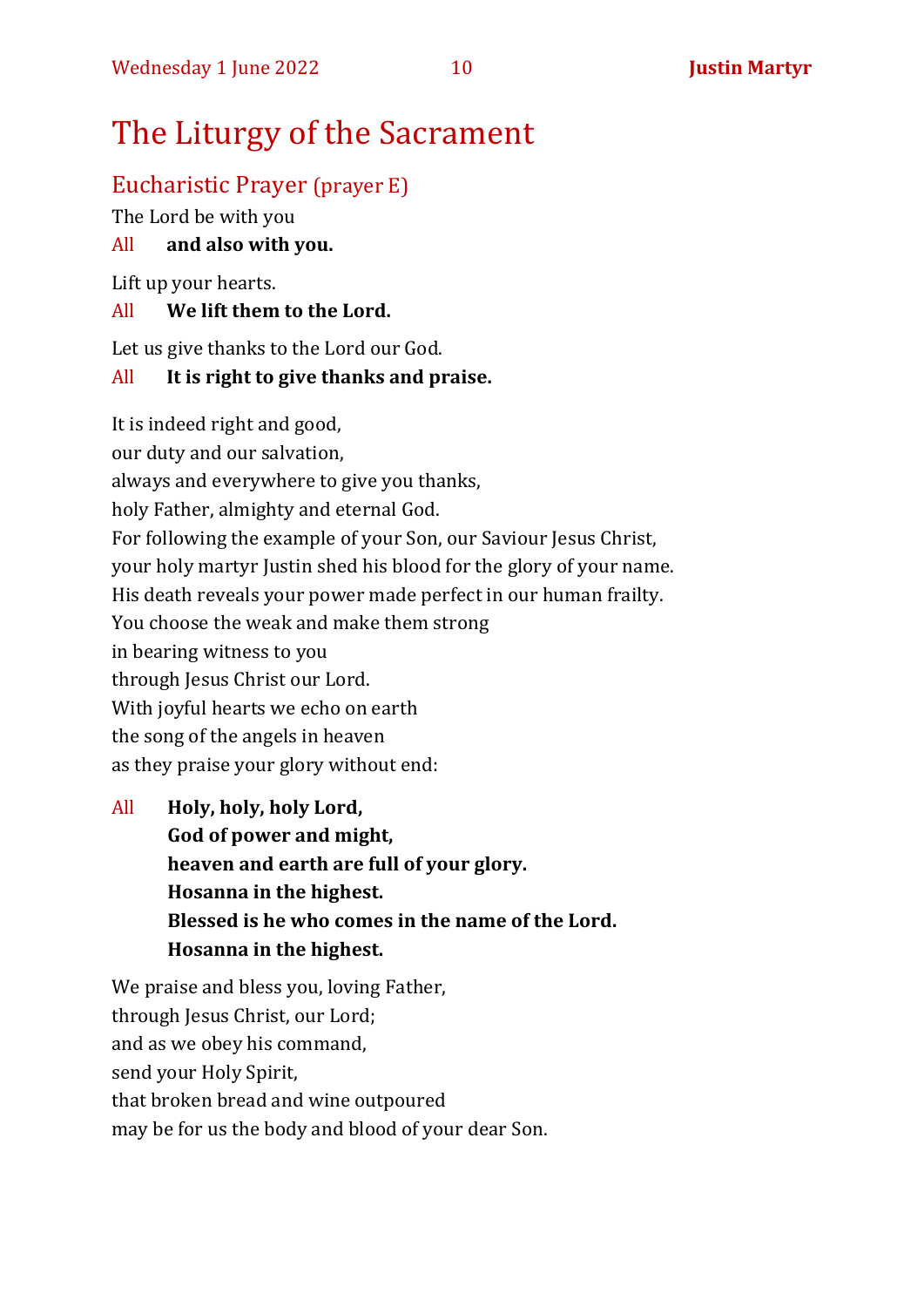On the night before he died he had supper with his friends and, taking bread, he praised you. He broke the bread, gave it to them and said: Take, eat; this is my body which is given for you; do this in remembrance of me.

When supper was ended he took the cup of wine. Again he praised you, gave it to them and said: Drink this, all of you; this is my blood of the new covenant, which is shed for you and for many for the forgiveness of sins. Do this, as often as you drink it, in remembrance of me.

So, Father, we remember all that Jesus did, in him we plead with confidence his sacrifice made once for all upon the cross.

Bringing before you the bread of life and cup of salvation, we proclaim his death and resurrection until he comes in glory.

Great is the mystery of faith:

All **Christ has died. Christ is risen. Christ will come again.**

Lord of all life, help us to work together for that day when your kingdom comes and justice and mercy will be seen in all the earth.

Look with favour on your people, gather us in your loving arms and bring us with Justin Martyr and all the saints to feast at your table in heaven.

Through Christ, and with Christ, and in Christ, in the unity of the Holy Spirit, all honour and glory are yours, O loving Father, for ever and ever.

All **Amen.**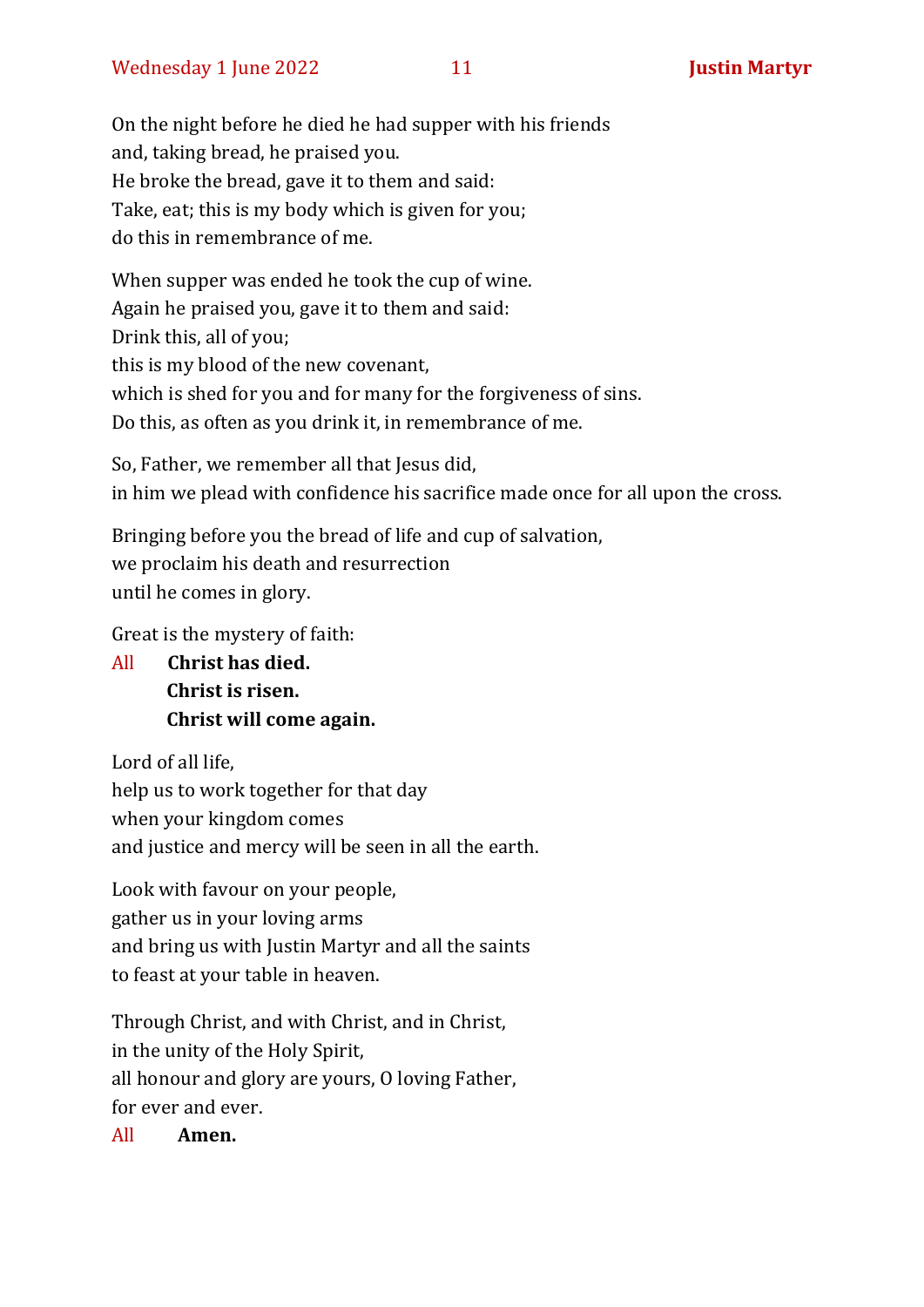#### The Lord's Prayer

As our Saviour taught us, so we pray

All **Our Father in heaven, hallowed be your name, your kingdom come, your will be done, on earth as in heaven. Give us today our daily bread. Forgive us our sins as we forgive those who sin against us. Lead us not into temptation but deliver us from evil. For the kingdom, the power,** 

**and the glory are yours now and for ever. Amen.**

#### Breaking of the Bread

We break this bread to share in the body of Christ.

- All **Though we are many, we are one body, because we all share in one bread.**
- All **Lamb of God,**

**you take away the sin of the world, have mercy on us.**

**Lamb of God, you take away the sin of the world, have mercy on us.**

**Lamb of God, you take away the sin of the world, grant us peace.**

Draw near with faith.

Receive the body of our Lord Jesus Christ

which he gave for you,

and his blood which he shed for you.

Eat and drink in remembrance that he died for you,

and feed on him in your hearts

by faith with thanksgiving.